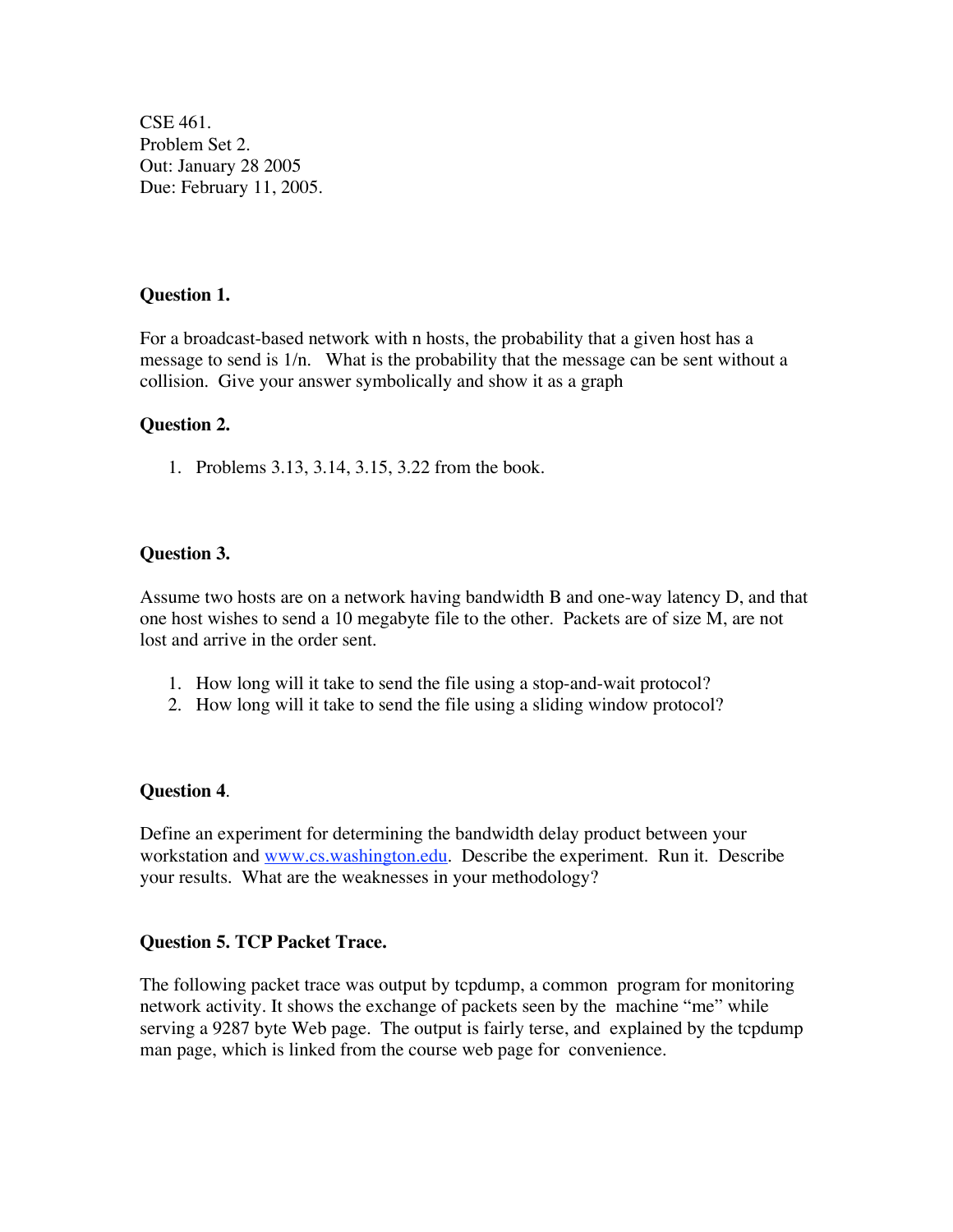```
18:16:35.149595 them > me: S 1629852695:1629852695(0) win 32120 (DF)
18:16:35.149648 me > them: S 2210326433:2210326433(0) ack 1629852696 win 16060 (DF)
18:16:35.242646 them > me: . ack 1 win 32120 (DF)
18:16:35.243773 them > me: P 1:726(725) ack 1 win 32120 (DF)
18:16:35.243809 me > them: . ack 726 win 15335 (DF)
18:16:35.244689 me > them: P 1:1449(1448) ack 726 win 16060 (DF)
18:16:35.244702 me > them: P 1449:2897(1448) ack 726 win 16060 (DF)
18:16:35.332742 them > me: . ack 1449 win 31856 (DF)
18:16:35.332780 me > them: P 2897:4345(1448) ack 726 win 16060
                                                               (DF)18:16:35.332791 me > them: P 4345:5793(1448) ack 726 win 16060 (DF)
18:16:35.334370 them > me: . ack 2897 win 30408 (DF)
18:16:35.334401 me > them: P 5793:7241(1448) ack 726 win 16060 (DF)
18:16:35.334412 me > them: P 7241:8689(1448) ack 726 win 16060 (DF)
18:16:35.334423 me > them: FP 8689:9536(847) ack 726 win 16060 (DF)
18:16:35.425453 them > me: . ack 5793 win 31856 (DF)
18:16:35.425456 them > me: . ack 8689 win 30408 (DF)
18:16:35.425458 them > me: . ack 9537 win 30408 (DF)
18:16:35.440199 them > me: F 726:726(0) ack 9537 win 31856 (DF)
18:16:35.440230 me > them: . ack 727 win 16060 (DF)
```
Draw a packet time sequence diagram (of the kind shown in Peterson with time moving down the page) that shows all packets of the transfer. Your diagram should be approximately to scale. For each packet, label it with the type (SYN, ACK) and sequence number range.

#### **Question 6. Flood and Learn.**

Suppose we modify the solution for Fishnet Assignment 1 so that when forwarding a packet, each node sends it to the last neighbor that forwarded a packet from that source address, and broadcasts it to all neighbors if the node has never seen a packet from that source address. (This is like learning bridges.) Other rules, such as discarding packets we've already seen and decrementing the TTL at each hop are kept the same.

- a) Is it possible packets would loop? If so, give an example. If not, explain why not.
- b) What happens when a node moves? Give a simple fix that allows the network to deliver packets to nodes that have moved.

**Question 7.**

Problem 2.32

## **Question 8.**

Problem 2.39